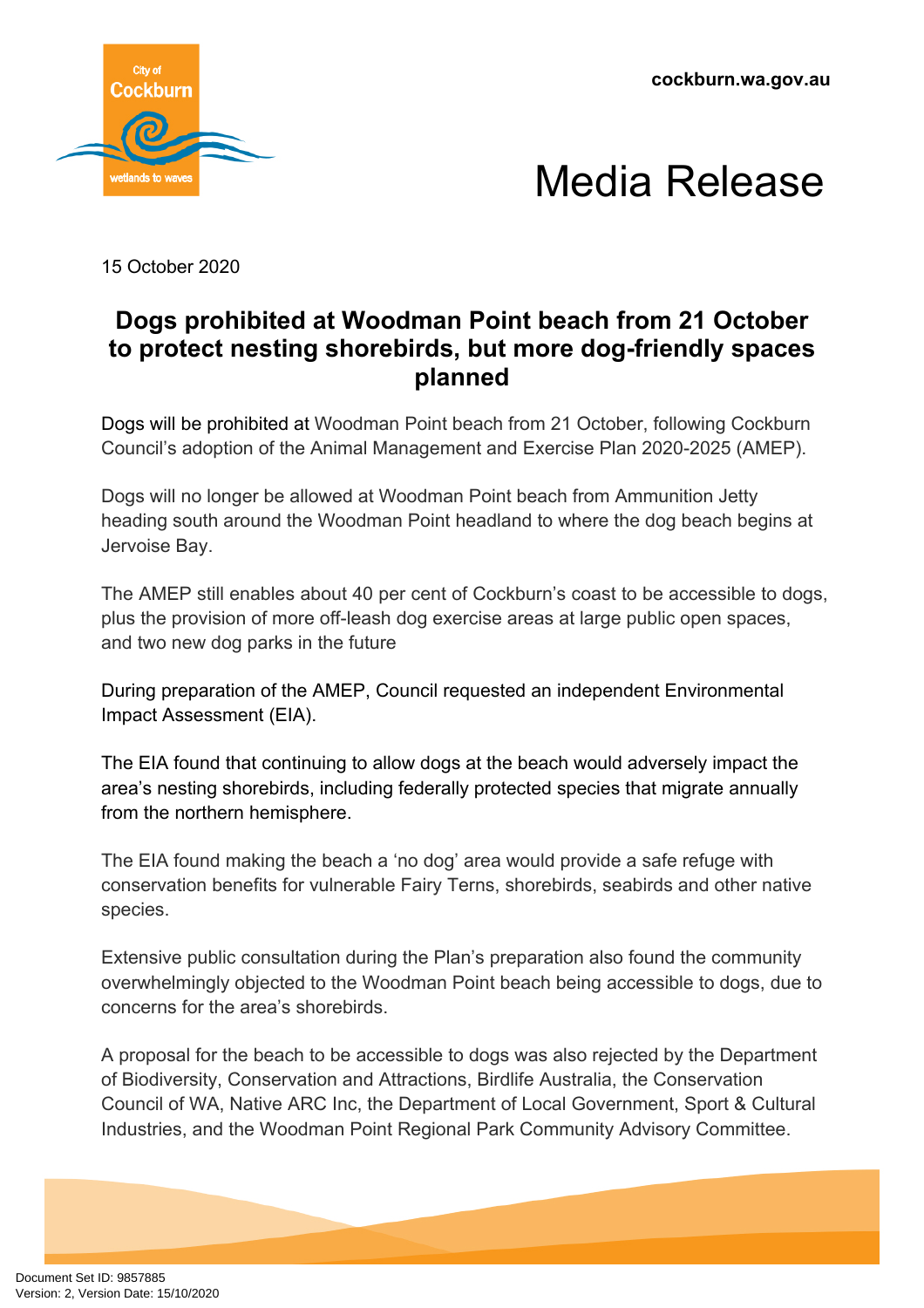

## Media Release

The main reasons why Woodman Point is prohibited to dogs include:

- The Woodman Point shorebird population may be adversely affected by the loss of breeding, roosting and foraging habitat, increased predation and increased disturbance causing the site to be unsuitable for nesting, breeding and feeding
- Impacts with significant potential to modify, destroy, remove or decrease the shorebird habitat or its quality will trigger referral of the area's use as a dog beach to the Department of Agriculture, Water and the Environment for assessment under the Environment Protection and Biodiversity Conservation Act 1999. Breaches can result in civil or criminal penalties
- The possibility of a dog attack increases public safety issues, and the area's isolation poses access difficulties for emergency vehicles
- Dogs off-leash are incompatible with recreational activities associated with the Woodman Point Recreation Camp, and the State Government's Woodman Point Regional Park Management Plan.

City of Cockburn Environment Manager Chris Beaton said the EIA cited scientific findings that walkers accompanied by dogs often evoked greater flight responses from shorebirds than walkers alone.

"The EIA cites research (Maguire, 2018) which shows that domestic dogs are known to chase adult shorebirds and beach nesting birds which can impact birds' ability to rest and seek food, and can lead to prolonged absences from eggs and chicks," Mr Beaton said.

"This suggests that dogs are seen by shorebirds as much more of a threat than people, as dogs are more likely to catch and kill them or their chicks."

Mr Beaton said there had been no record of breeding activity by Fairy Terns at Woodman Point in the last decade however the birds were still regularly sighted during the summer nesting period between October and March.

Fairy Terns are known to have nested in the Woodman Point area in 1997, 1998, 1999, 2007 and 2009.

Management of Perth metropolitan coastal areas to protect beach nesting shorebirds